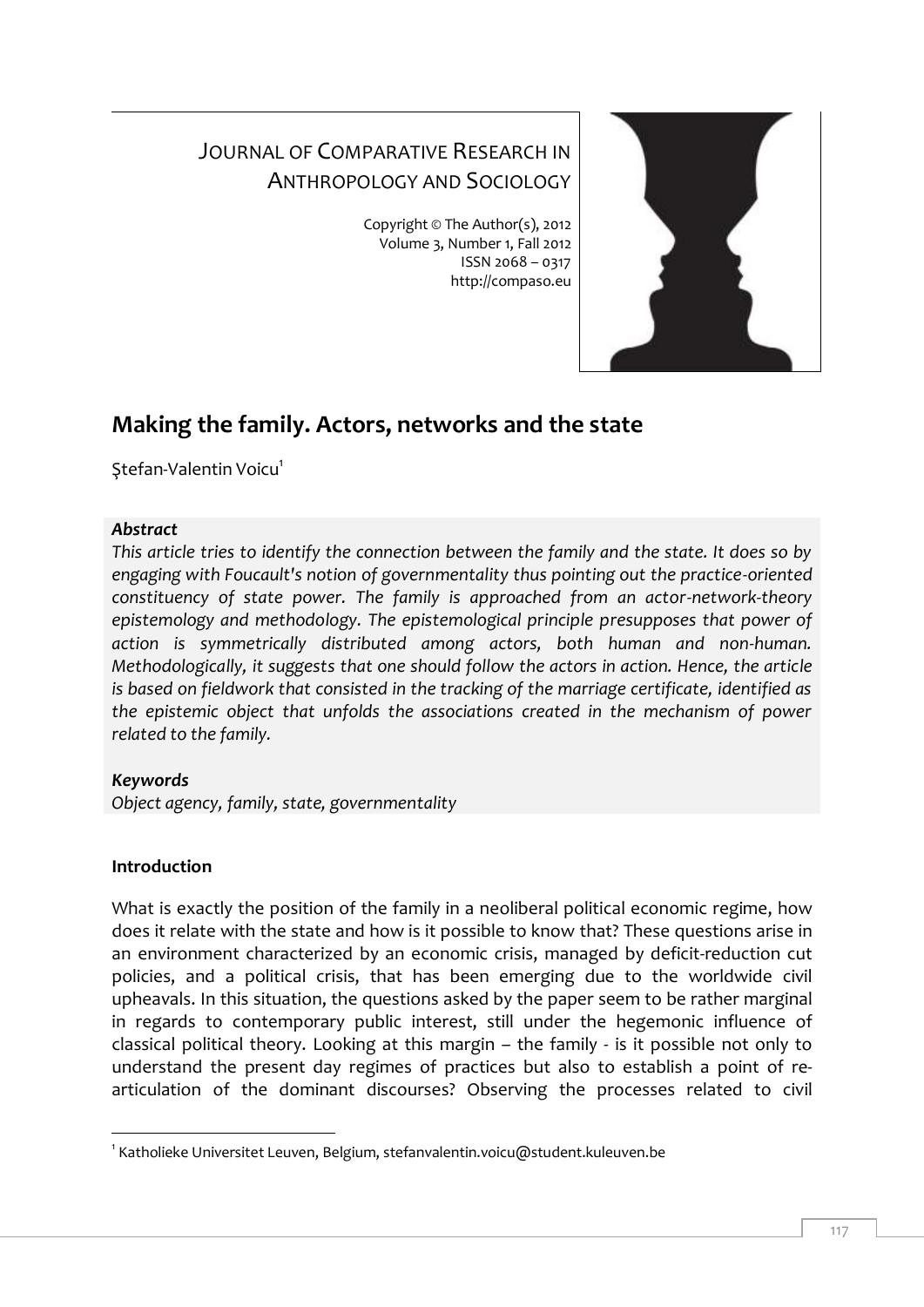marriage, focusing on the marriage certificate document, how it is built, inscribed, produced, archived and the way that afterwards is used - if it is used - one can understand how families are, to some extent, the product of state practice, but also how, and if, these activities of composing the certificates constantly produce and reproduce certain types of governmentality (Foucault, 1991). Thus, I suggest that by following the routes of these agency-endowed files, observing the interactions that they mediate, and the way in which they are handled by the social agents involved in these interactions, some entangled networks can be drawn, for analytical purposes, that can present an image of how the state power looks like and is exercised through the "lenses" of the family.

One of the Foucauldian themes that has been of particular interest in the contemporary anthropological academia is that of the "art of governing" or governmentality (Abélès 2008; Aretxaga 2003; Collier 2009; Herzfeld 2001; Sharma & Gupta 2006). With this, Foucault referred to a type of governing rationality that emerges in a specific favorable historical moment - a western  $19<sup>th</sup>$  century defined by demographic expansion, the abundance of capital, the absence of the proximity of the war and the development of new knowledge tools. Governmentality is related to a disposition, a management, of subjects and objects, that engages with different tactics, mechanisms or tools, in order to achieve an assemblage that reproduces the complex apparatus of power. Hence, governing requires tools of knowing, like statistics, and mechanisms of disposing, as institutions, individuals and capital in such a manner in which "perfection and intensification of the processes it directs" (Foucault 1991: 95) is reached. This new form of rationale, he argues, calls for a reshaping of the concepts political theorists used to employ in their analysis of the state (Foucault 1991), but it also points out a new mode of inquiry that traces the genealogies of power while focusing on the arbitrariness of practices regimes.

Even though the work of Derrida (Morris 2007) and that of Gramsci (Kurtz 1996), as well as Agamben's (1998) reflexive continuity on the notion of biopolitics, play an important role in the scholarship, sometimes these frameworks overlapping, other times contradicting each other, I prefer to narrow the discussion emphasizing on Foucault's influence for various reason. First, I consider that he was responsible for shifting the attention from the juridical-institutional model of the state, to a practice orientated view of the constitution of state power. Second, this focus on practices was very appealing for anthropologists who, since the Malinowskian revolution in ethnographic method, defined not only the discipline's object of study but also its methodology in accordance to practice. Third, Foucault's mode of inquiry offered the possibility to reflect on the interplay between the production of anthropological studies and dominant forms of power. Fourth, the role played by the notion of governmentality in the study of family practices, which are at the core of this research, and the expanding literature based on this concept requires a special and selective discussion.

According to Foucault (1991), in the governmental rationale, the family is displaced from its previous central role as a model for the management of the territory, its goods, and inhabitants' bodies, into a unit of population – which is a new category of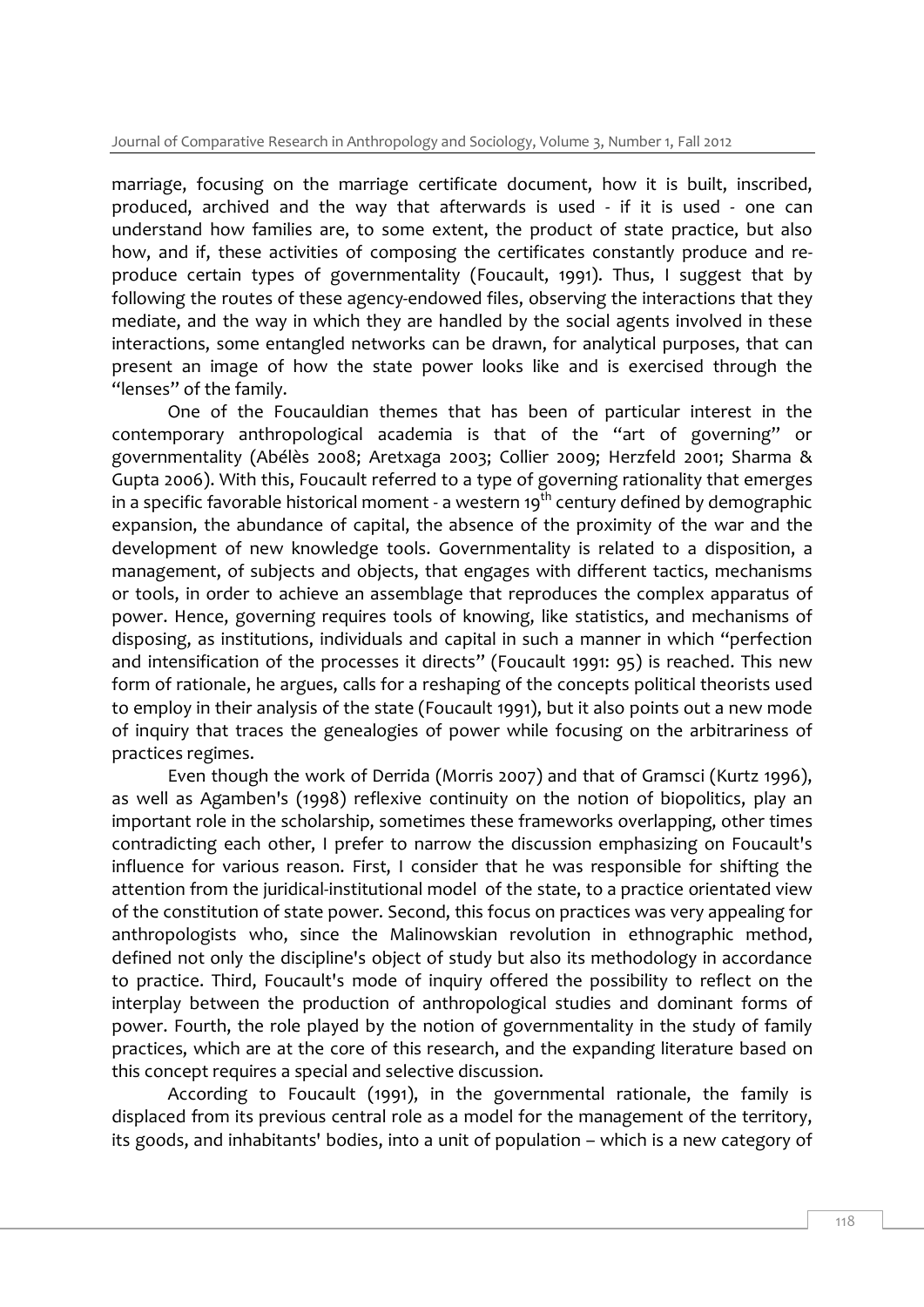knowing the subjects to be governed. Statistics played an important role in defining population, for it has showed that the population has its own rhythms of existence which are irreducible to the family. Nonetheless, even inhabiting a secondary role in the art of governing, the family still works as a fundamental instrument of governing. This unit represents one of the objects of knowing the subject and the population and subsequently becomes the space where governmentality's anatomo-politics, the governing of the self, and biopolitics, the governing of the population, are implemented. "The family", Foucault (1981: 108) argued, "is the interchange of sexuality and alliance: it conveys the law and the juridical dimension in the deployment of sexuality; and it conveys the economy of pleasure and the intensity of sensations in the regime of alliance."

How is this space approachable from an anthropological stance? If one looks at the studies undergone in the framework of governmentality, a very secondary place granted to it will be noticed (Ferguson 1996, Scott 1998, Ong 2006, Trouillot 2001). Others, more detached from this perspective, have tended to concentrate their efforts on kinship, what Foucault called the deployment of alliances (Strathern 2005; Carsten 2005; Parkin 1997; Godelier 2011). Thus, the constrain to peek at the sociological work that has dealt with the issue more in depth arises. Nikolas Rose (1987: 65) mentions that

Like laissez faire in relation to the market, the idea that the family can be private in the sense of outside public regulation is a myth. The state cannot avoid intervening in the shaping of familial relations through decisions as to which types of relation to sanction and codify and which types of dispute to regulate or not regulate. The state establishes the legal framework for conducting legitimate sexual relations and for procreation and privileges certain types of relation through rules of inheritance.

Moreover, in a later work (Rose & Miller 2008: 30 emphasis added) he describes what to look at when one tries to grasp these diverse procedures.

we argue for a view of 'discourse' as a technology of thought, requiring attention to the particular technical devices of writing, listing, numbering and computing that render a realm in to discourse as a knowable, calculable and administrable object. 'Knowing' an object in such a way that it can be governed is more than a purely speculative activity: it requires the invention of procedures of notation, ways of collecting and presenting statistics, the transportation of these to centres where calculations and judgements can be made, and so forth. It is *through such procedures of inscription* that the diverse *domains of 'govern mentality' are made up*, that '*objects' such as the economy, the enterprise, the social field and the family are rendered in a particular conceptual form* and made amenable to intervention and regulation.

What seems surprising in these statements is the fact that although they take into consideration Latour's and Callon's works on power, especially in regards to actions at distance as a form of governing in contemporary societies, they refuse to give the same amount of attention that they give to materials involved in this actions, their agency and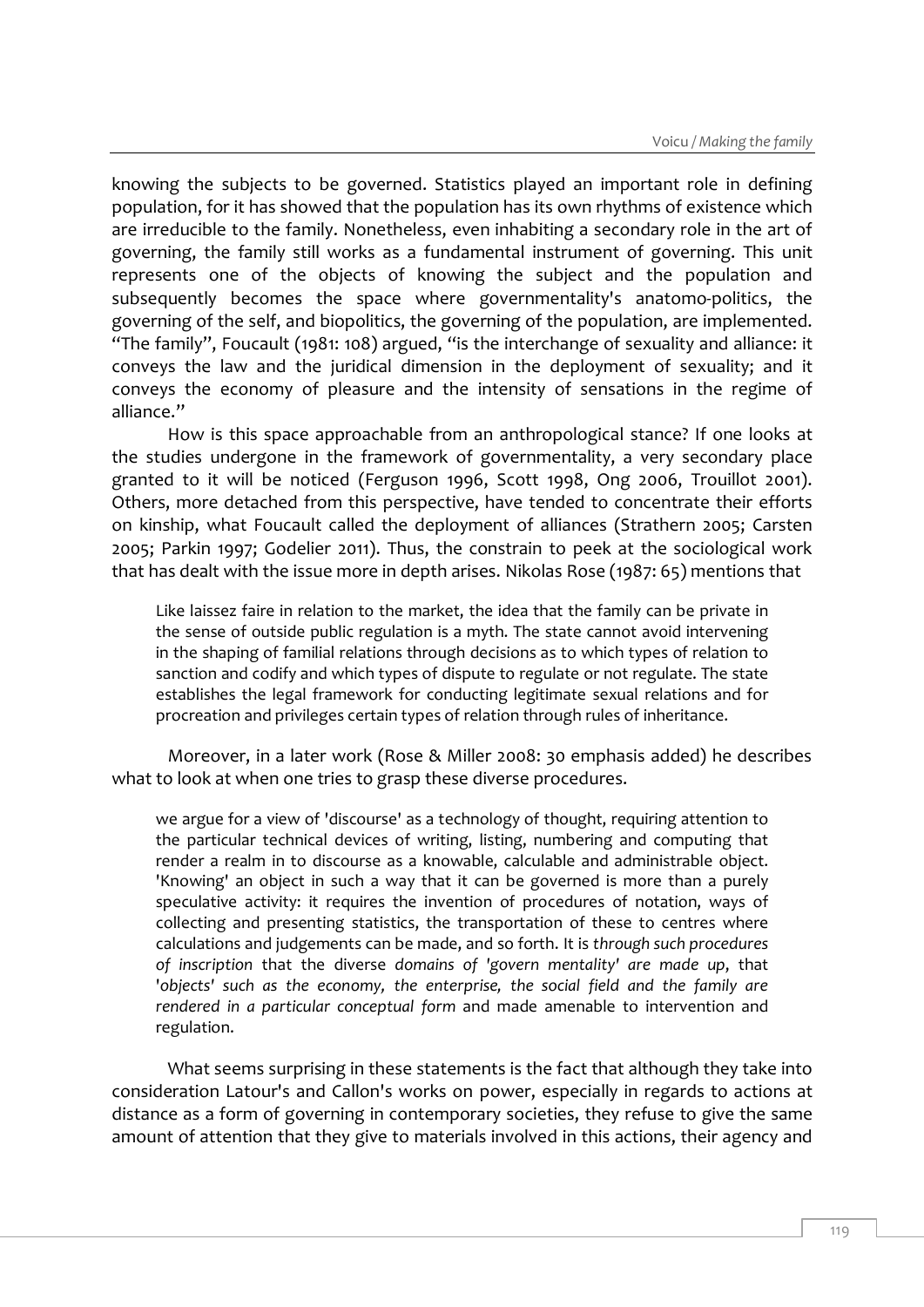the inseparability between the discursive and the material (Callon & Latour 1981; Callon 1991, 1986; Latour 1991, 1986; Law 1986). On this basis I will attempt to analyze the making of the family employing Foucault's notion of governmentality, though bridging it with the epistemology and research methodology provided by the early actor-networktheorists. Power is exercised and produced through contingent practices informed by the ideal art of governing. To identify the actors, technologies, and mechanisms that are at work one must, as Latour would stress, follow the actors in order to trace the associations made between humans and non-humans in action. This will offer a view of the things that keep these actor alliances of power together and how can they re-trace the power compositions.

# **The registrar's office**

In 2000, Belgium had 583 registrar's offices for each of its municipalities. In here, the marriage performances, the certificate signatures, and the responsibility for decisions are assumed by a political entity called the officer of civil status. The practical work though is done by the so-called "civil servants". The work of these is to arrange the individuals on such basis that the inputs given by city residents, national or foreign citizens, are outsourced in a new merged composure confirmed by the delegate of power – the officer of civil status. It is also their work to undo these knots that they've created in case of divorces. Therefore, this office is of particular interest for understanding the making of the family as it is here that different sorts of agents, discourses, and tactics are deployed for to make the mechanism of producing and re-producing power according to governmentality. Nevertheless, as customary to almost all of the official institutions, the accessibility to the insights of this mechanism is restricted for security reasons and usually persons interested in their work have to encounter a spokesman who takes the responsibility of guiding the curious through the aggregates of the machinery. Much like in a museum tour guide, one is presented with the exponents, the purpose of them belonging to that environment, the context of their initial state, but hardly ever with the work done by the ones sitting in the basement desk compiling files and forms for grants and researches.

I had the opportunity to meet and discuss about the making of a family with the spokesman of Leuven's (Belgium) registrar's office. We met at the city hall, in the registrar's office. It is situated on the ground floor, on the left if one is looking at the front reception desk. The location within the city hall spatial arrangement is very open. It has a big glass wall facing the outside of the building, and two opaque walls - one is making the demarcation from the entry, the other probably is part of the building's main structure. The office is composed of a waiting space, equipped with chairs and a large LCD monitor on which different things are posted. It has four bureaus aligned side by side and one separated by a fence-like metal structure on which small cubical and colored shapes are attached. I was sitting at the latter during my talk with  $S^2$ . The entire space is surrounded by metal lockers that contain the archives of each civil status related

-

<sup>&</sup>lt;sup>2</sup> Periodically I will use the letter S to nominate the spokesman.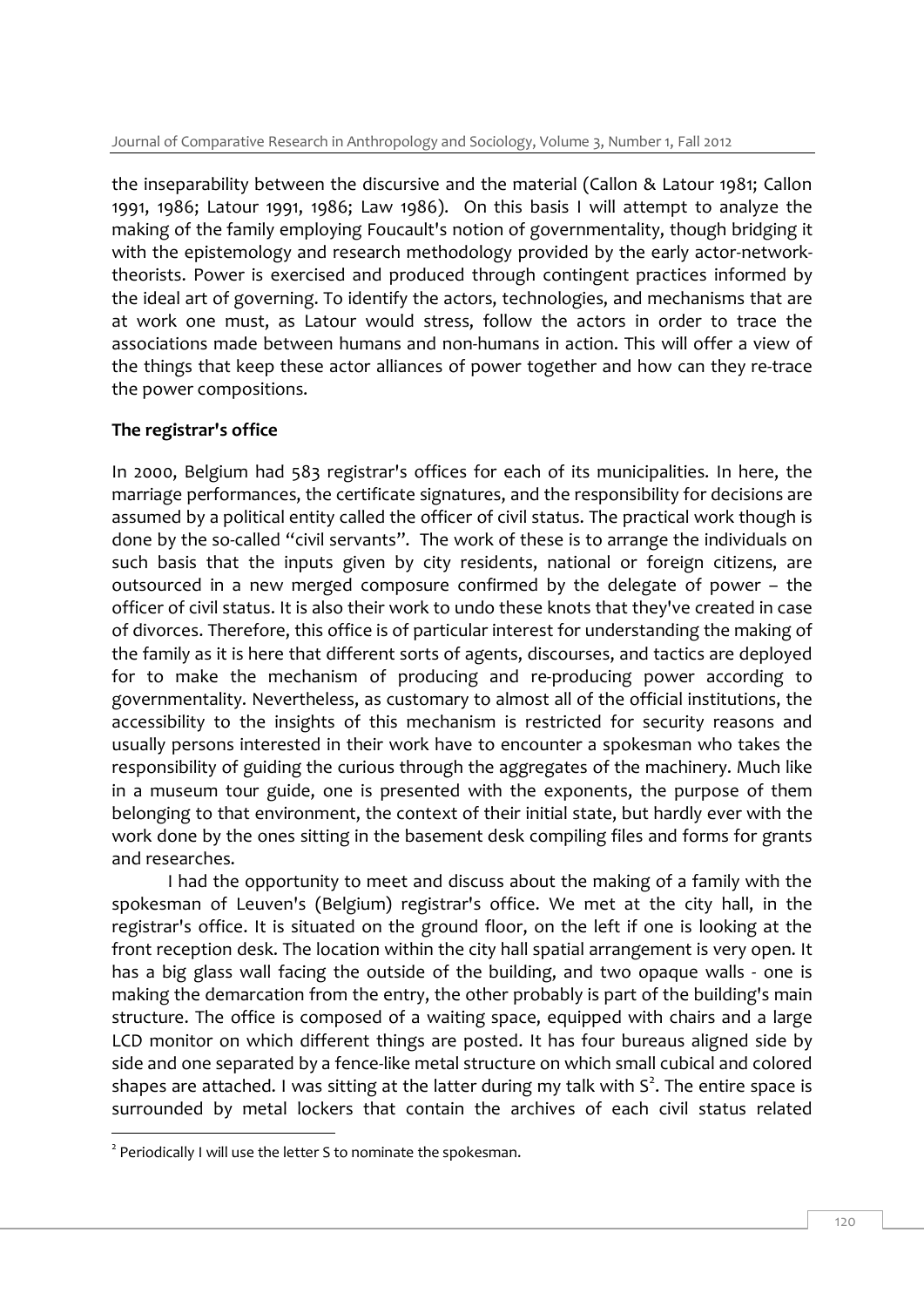document, printed and legalized within Leuven's jurisdiction. The first impression that I had is that the office is a very open structure that has nothing to hide or put away. Of course the work done by the civil servants on their computers, as well as the documents archived, are completely opaque to the outside viewer. This suggests that much of the important work is done on the computers and that the constant moving between the archives, computers and printers of the civil servants must have a connection that is basic to the functioning of the office. In the interview, the spokesman tried to keep a distance from a description of this movement and kindly refused my intention to participate as an observer in the office.

Nevertheless, I don't think these activities are hidden for suspicious reasons. Rather, the translation performed by this delegate - and the organization of the space - is eliminating practices, controversies, malfunctions that could make his answers and statements incoherent. Some will argue still that this operation reduces the complexity of the situation and that it manufactures a discourse that does not relate with the "real" practice. Considering this, I chose to follow the methodological principles that Callon (1986) distinguishes in his study of the domestication of scallops. In his work he argues that (1) the researcher should not get integrated in the controversies of the protagonists, avoid censoring their discourse, and give the same amount of privilege to any of them. The registrar's spokesman narrative is my main source of information. While translating the contingent practices involved in the making of the family, he is also defining the various actors participating in the action and sets himself and its group (the civil servants and the official) in an interdependent position relative to the others. His discourses provide a description of the associations established between the civil servants, the computers, documents, metal lockers, laws and individuals. (2) One must use a single repertoire of vocabulary for every type of discourse to emphasize the generalized symmetry between the actors. The governmental vocabulary employed is making no hierarchical distinction between the actors accounted in the spokesman description. They are treated as having the same importance in power but are relocated by the spokesman according to its distribution and delegation and the mode in which the registrar's office manages to make this particular associations durable. (3) The researcher should consider detaching from any a priori distinctions between nature and society and consider that there is no clear boundary between them. He/she must follow the actors if the scope is to identify the association they make when describe their world. Within this description I follow one actor, the marriage certificate, and try to understand the various association by the traces left in action.

### **Epistemic marriage certificate**

The process of creating this document looks like a simple procedure in the case of Belgian citizens. They have to make an announcement via telephone, regular mail or email. The people responsible for such are engaged into a performance in which they have to connect different departments from across the region of the country to gather all the documents needed. One, or both of the future spouses, is then called to the department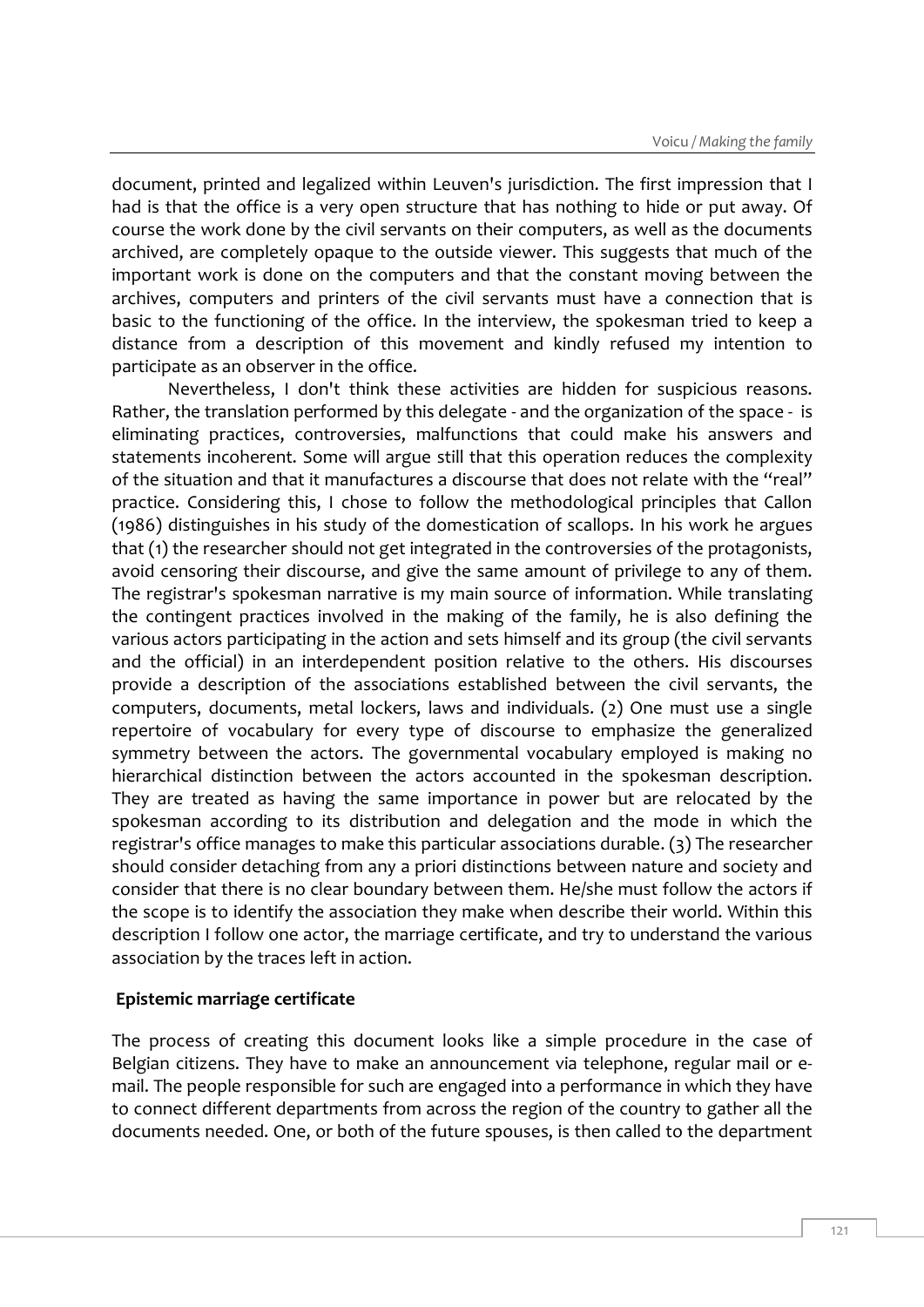to give a declaration. One of the main future scopes of the registrar's offices is to involve the individuals less in this action. It gets more complicated when foreign citizens are involved because they have to provide all the documents that were actually the responsibility of the department, and some consulate papers with the homologous laws in their country of origin. My informer said that in this case they sometimes have to make decisions in order to approve the right to get married or not, it is a "gray zone", of which a supervisor with political authority is responsible. Most of the time this responsibility is delegated to the civil servants.

The couple never actually sees the certificate in its final form. This document is made in an accepted illegal way, as S puts it. During the ceremony officiated at the city hall, the partners sign just an empty paper. Nevertheless they have read what is to be written later on it. He argued that it is because of the fact that this method has not changed since the days in which it was difficult to correct the data inscribed in case something could have happened. During the signing the partners see this paper for the first and mostly only time. The marriage certificate contains: the date, place, time and officiating registrar of the marriage; the first names, surname, residence, place and date of birth of the spouses; whether the spouses are minors or not and for minors the court decision which allows the marriage; the first names, surname and residence of the parents; the declaration of the spouses that they want to enter marriage and the declaration of the registrar that they are joined in matrimony; the first name, surname, age and relationship to the spouses of the witnesses; the date, name and residence of the notary if a marriage settlement is made and if applicable the choice of national law on this settlement; the chosen marriage name when one of the spouses due to his or her citizenship has the ability to choose one. Until 2008 each city had its own way of inscribing them. They had reached some consensus and uniformed it at a regional level (80% of Flanders is using it) but they are hoping to reach national uniformity. They had also simplified it a lot. The document now offers only the minimum information possible. There is no sex mentioned and the address is replaced with only the city of residence, for example. This also occurred because this document, the marriage certificate, is valid only in what concerns the legal union between two individuals. It is legal and offers proper information only in relation to the fact that x and y are married there and then, and their parents are xy, xx and yy, yx. It is not responsible for other information that may change during time, like the address for example. Because of this it has also changed its form and the way of archiving it.

There are two original copies of it. One in the archives of the city hall and one at the court of justice. If any changes should be added - like a divorce- to the document, usually inscribed on its margins, is the court which is first addressed to make that change. Subsequently the information pertains also to the town hall administration. This information is transmitted via the only database in which these documents reside in their digital form. The couple is granted with a marriage booklet that has no legal importance but it is used, for example, when the two of them decide to go to the clergy, to religiously officiate the marriage. There is a law that actually regulates this and the civil marriage must be done prior to the religious one. If done the other way, the priest can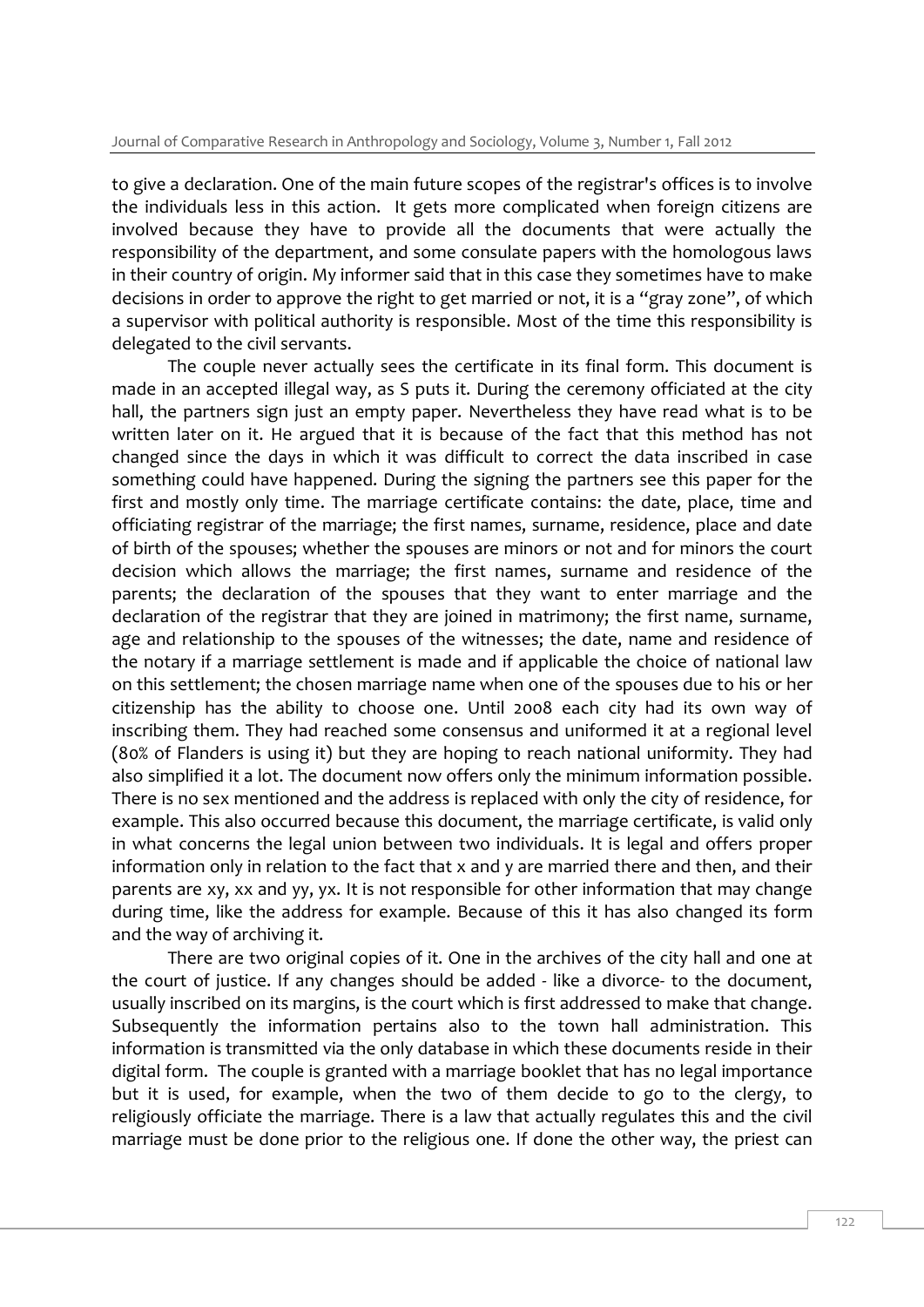face legal consequences. The marriage booklet contains information about the marriage, the addresses of the family, pages for the data regarding the children, an extract from the civil code related to marriage and some suggestions in regards to the method of raising the children. The booklet is the proof of the marriage in all types of activities that involve government administrations, notaries etc. The booklet is to be presented for all address changes, births and deaths in the family. For more important things, like buying a property, they can present a legalized photocopy of the official marriage certificate, which they are allowed to have. In the case of a notarial entity's involvement - as it is usually the law in the case of buy and sell actions - the booklet is sufficient as they have access to the database and can check the validity of their marriage.

In order to understand the practice of making the family, the marriage certificate must be conceived as an epistemic object (Knorr Cetina 2001). The association between the entities – and their practices - that compose the power relation according to governmentality are understandable as long as the subject-object relationship is the focus of research. The marriage certificate as an epistemic object brings into question the alliances between the things that take part in this process. It provides a starting point for further explanation as they produce meaning and generate practices and also give an insight into the connections established between agents in practice. It shows, for example, the internal connections at the registrar's office and also the expansion of these in the family, court of justice and online database that points to the materials of what Law (1986) called a long-distance control. "One can also say the significance of these entities resides in the lack they display and in the suggestions they contain for further unfolding", as Knorr Cetina (2001: 182) puts it, because this object is characterized by a incompleteness of being. They are constantly changing during practice and take different forms, "[t]he lack in completeness of being is crucial: objects of knowledge in many fields have material instantiations, but they must simultaneously be conceived of as unfolding structures of absences: as things that continually 'explode' and 'mutate' into something else, and that are as much defined by what they are not (but will, at some point have become) than by what they are." The duplicate copies of the marriage certificate, the photocopy as well as the marriage booklet, show how this object is not bound to one material form or to one discursive inscription, but engages with any sort of tactics and material to connect and establish continuity between the mechanisms of power.

### **Law, kinship and sexuality**

The inscription of the law onto the document and the inscription, according to the law, of the document depicts the association established between the deployment of alliances, that of sexuality and the law. Also, it clarifies the vicarious connection that the law establishes between the family and the law of the economic market. During the marriage performance the registrar reads the most important articles of chapter six of the Civil Code, that deals with the rights and the obligations of the spouses. They have the obligation to reside together and owe each other fidelity, help and assistance. Their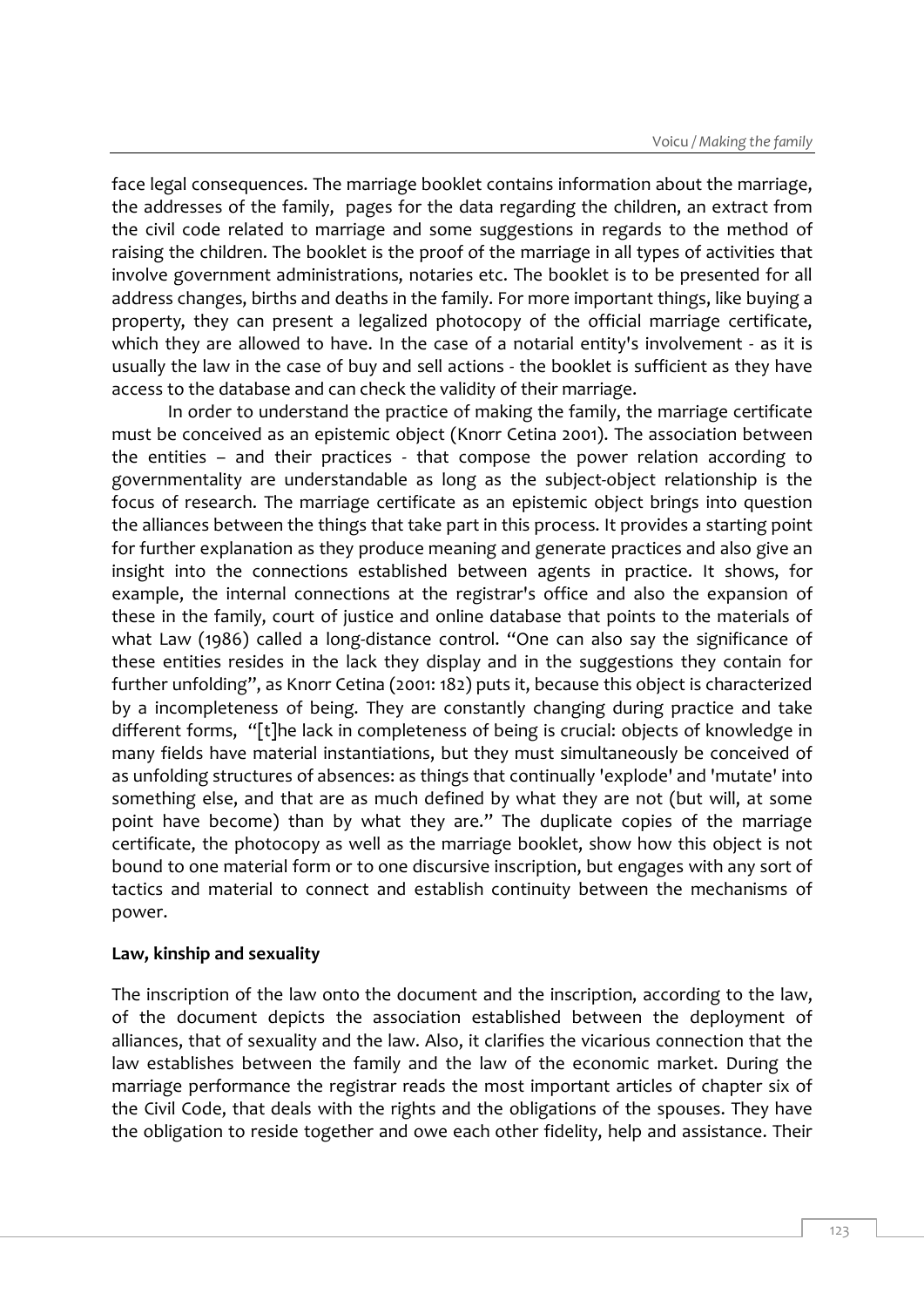residence has to be decided in common agreement, in case there is no consensus from their behalf the justice of the peace decides what is best for the family. Each of them has the right to exercise a profession of their own, without requiring the consent of the other spouse. Individually they receive his or her income and gives priority in distributing them inside the family. They share the costs of the marriage according to their financial possibilities. Along these prescriptions the law provides also the cases in which the marriage is prohibited and the exceptions that can be given to royal marriages<sup>3</sup>. The law mentions that marriage cannot take place between: parents, grandparents, greatgrandparents etc. on the one side and children, grandchildren, great-grandchildren etc. on the other side; step-parents, step-grandparents, step-great-grandparents etc. and step-children, step-grandchildren, step-great-grandchildren etc. \*; parents, grandparents, great-grandparents etc. in law and children, grandchildren, great-grandchildren etc. in law \*; between brothers, sisters or brother and sister; uncle and niece or nephew, between aunt and niece or nephew \*; adopter and adoption child and their descendants; adoption child and the former spouse of the adopter \*; adopter and the former spouse of the adoption child \*; adoption children of a same adopter \*; adoption child and the children of the adopter \*. Since June 2003, marriage can be concluded by two persons of the same or opposite sex. Neither of the spouses may conclude a second marriage before the dissolution of the first. Both of them have to give their approval to be married, approval that cannot be taken into consideration if one or both of them are drunk, insane or threaten with violence.

Nevertheless, the ability of the registrar's office to define its own laws of inscription, as well as the new laws emerging from the issues related with fake marriages, and also the historical fire that ruined the city hall and thus burnt all the marriage certificates, that at that time were not distributed also to the court of justice, presents an association between objects and subjects endowed with power of action that constantly reshapes the morphology of the networks of associations described by the following of the marriage certificate. This connection between law, marriage certificate in all its forms, spouses – and their identification documents, civil servants, computers, printers etc. can be conceptualized according to the two mechanisms of power defined by Latour (1986). First, the primary mechanism that represents the composition of the network of actors, in accordance to the art of governing that has at its goal the reproduction of power by any means, and second, the secondary mechanism that represents the attribution of this power to one of the actors. Thus the power of the secondary mechanism is dependent on the number of actors that associate in the composition. Accordingly, law is powerful – in the sense that it prescribes the structure of kinship and the deployment of sexuality in the family - only as far as all the actors presented while describing the alliances in which the marriage certificate partakes are held together by the materials and discourses out of which these actors are made.

-

<sup>&</sup>lt;sup>3</sup> With the sign \* will be marked the cases of exception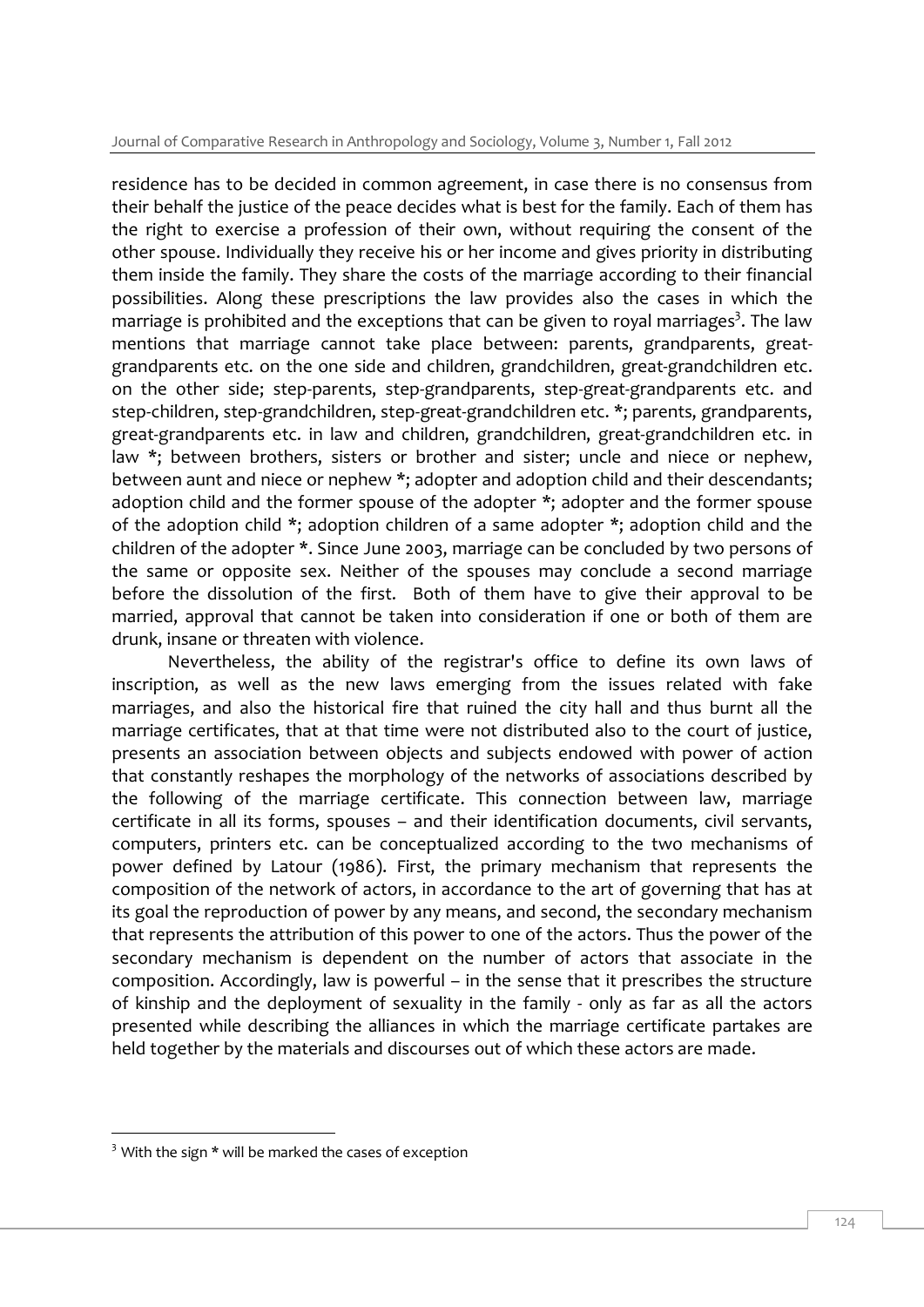#### **Conclusions**

This research started with the premise of answering three question. First, what is the position of the family in the contemporary political economic regime? Using the work of Foucault in order to define this regime of practice as a form of subject-object relationship based on an art of governing, governmentality, that stands as the blueprint of ideal disposition of actors in order to achieve the goal of producing and re-producing the power, also the insights of actor-network-theory that states the symmetry of actors, whether human or non-human, and their equality of power in action, I had attempted to show how the family is a locus of the deployment of alliances and sexuality only insofar as its components are associated in a composed network of heterogeneous agents made durable through the agency of the materials and discourse involved. Second, how is it possible to acquire knowledge in regards to that? Considering the marriage certificate as an epistemic object, that it is never fully itself because of its predisposition to ally to other objects and subjects, subsequently suggesting a lack in the constitution of its being, which also determines its multiplicity of material and discursive shapes, and using Latour's method of following the actors, I had depicted the various alliances formed by this object with other and with subjects, either directly, or by proxy. Third, at the beginning of this article I was asking whether this mode of conceptualizing the family could provide a starting point for the re-articulation of the dominant discourses in the public sphere, which I consider to be impregnated with classical political theory. If one takes into account the media hype concerning issues like abortion, fertilization in vitro, adoption, incest etc. a new form of articulating the family that takes into account the political dimension at stake might open up a space for the re-articulation of political and economic concepts deployed in the realm of public interest.

#### R E F E R E N C E S

- Agamben, G. (1998) *Homo Sacer: sovereign power and bare life*. Stanford, Stanford University Press.
- Abélès, M. (2008) Foucault and Political Anthropology. In: *International Social Science Journal* 191. p. 59-68
- Aretxaga, B. (2003) Maddening States. In: *Annual Review of Anthropology* 32. p. 393-410
- Callon, M. & Latour, B. (1981) Unscrewing the big Leviathan: how actors macro-structure reality and how sociologist help them do so. In: Knorr-Cetina, K & Cicourel, V. (eds.) *Advances in Social Theory and Methodology. Towards an Integration of Micro- and Macro- Sociologies*. London, Routledge, pp. 277-303.
- Callon, M. (1986) Some Elements of a Sociology of Translation: domestication of the scallops and the fisherman of St. Brieuc Bay. In: John Law (ed.) *Power, Action and Belief. A New Sociology of Knowledge?* London, Routledge & Kegan Paul plc. p. 196- 233
- Callon, M. (1991) Techno-Economic Networks and Irreversibility. In: John Law (ed.) *A Sociology of Monsters. Essays on Power, Technology and Domination*. London, Routledge.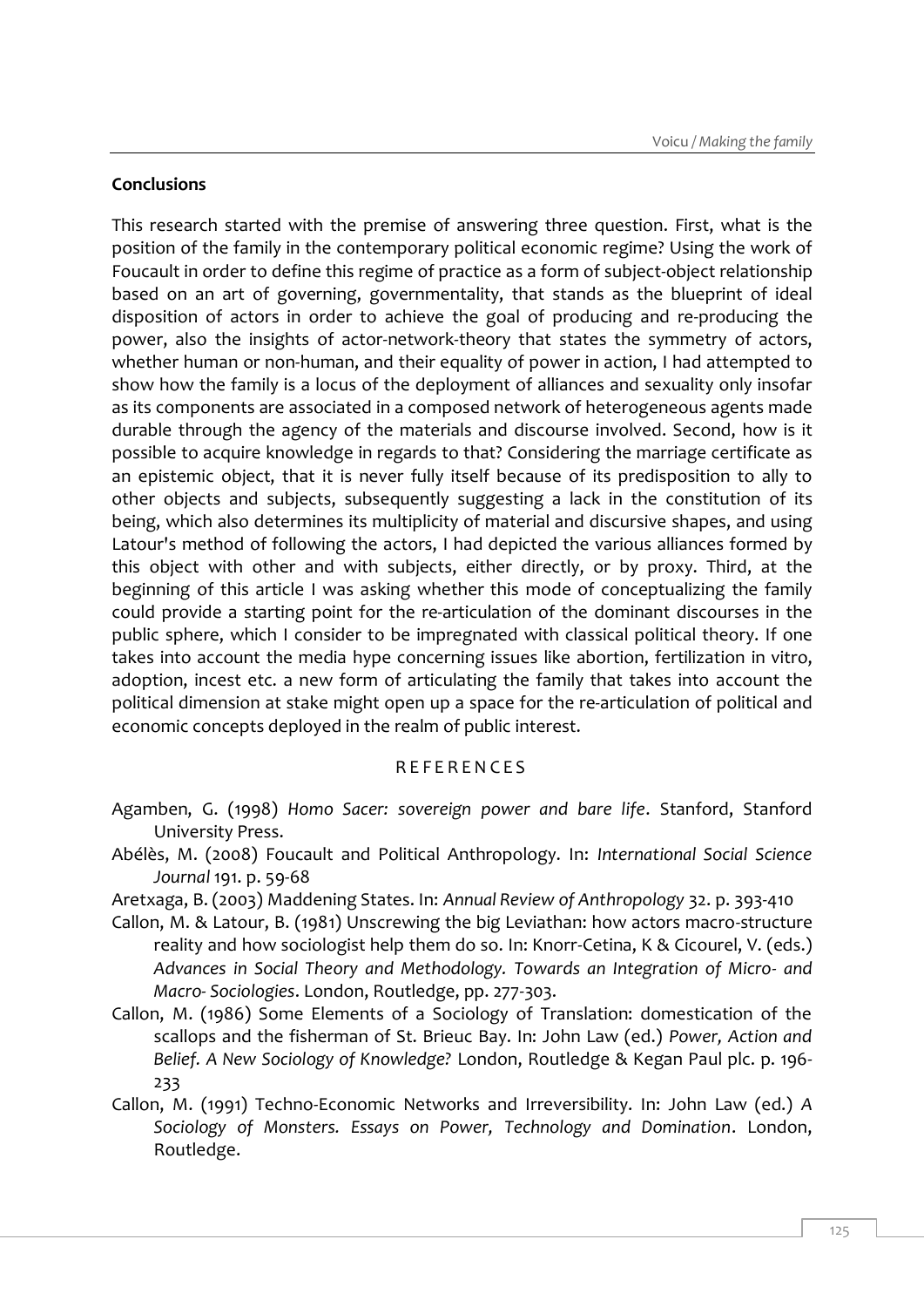Journal of Comparative Research in Anthropology and Sociology, Volume 3, Number 1, Fall 2012

- Collier, S. J. (2009) Topologies of Power. Foucault's Analysis of Political Government Beyond 'Governmentality'. In: *Theory, Culture & Society* 26(6). p. 78-108
- Ferguson, J. (1996) *The Anti-Politics Machine."Development", depoliticization, and bureaucratic power in Lesotho*. Minneapolis, University of Minneapolis Press.
- Foucault, M. (1981) *The History of Sexuality. Vol 1: An Introduction*. Harmondsworth, Penguin Books.
- Foucault, M. (2001) Governmentality. In: *Power, vol III: Essential Works of Michel Foucault 1954-1984*. London, Penguin Press.
- Godelier, M. (2011) *The Metamorphosis of Kinship*. London, Verso.
- Herzfeld, M. (2001) *Anthropology. Theoretical Practice in Culture and Society*. Oxford, Blackwell Publishing.
- Knorr Cetina, K. (2001) Objectual Practice. In: Schatzki, T. R., Knorr-Cetina K., von Savigny E. (eds.) *The Practice Turn in Contemporary Theory*. London, Routledge. p. 175-188
- Kurtz, D. V. (1996) Hegemony and Anthropology. Gramsci, exegeses, reinterpretations. In: *Critique of Anthropology* 16(2). p. 103-135
- Latour, B. (1986) The Power of Associations. In: John Law (ed.) *Power, Action and Belief. A New Sociology of Knowledge?* London, Routledge & Kegan Paul plc. p. 264-280
- Latour, B. (1991) Technology is Society Made Durable. In: John Law (ed.) *A Sociology of Monsters. Essays on Power, Technology and Domination*. London, Routledge. p. 103- 131
- Law, J. (1986) On the Methods of Long-Distance Control: vessels, navigation and the Portuguese route to India. In: John Law (ed.) *Power, Action and Belief. A New Sociology of Knowledge?* London, Routledge & Kegan Paul plc. p. 234-263
- Miller, P. & Rose, N. (2008) *Governing the Present. Administering Economic, Social and Personal Life*. Cambridge, Polity Press.
- Morris, R. C. (2007) Legacies of Derrida: Anthropology. In: *Annual Review of Anthropology* 36. p. 355-389
- Ong, A. (2006) *Neoliberalism as Exception. Mutations in Citizenship and Sovereignity*. Durham, Duke University Press.
- Parkin, R. (1997) *Kinship. An Introduction to the Basic Concepts*. Oxford, Blackwell Publishers.
- Rose, N. (1987) Beyond the Public/Private Division: Law, Power and the Family. In: *Journal of Law and Society* 14(1). p. 61-76
- Scott, J. C. (1998) *Seeing Like a State. How certain schemes of improving the human condition have failed*. New Haven, Yale University Press.
- Sharma, A. & Gupta, A. (2006) *The Anthropology of the State. A reader*. Maden, Blackwell Publishing.
- Strathern, M. (2005) *Kinship, Law and the Unexpected. Relatives Are Always a Surprise*. Cambridge, Cambridge University Press.
- Trouillot, M. (2001) The Anthropology of the State in the Age of Globalization: Close Encounters of the Deceptive Kind. *Current Anthropology* 42.